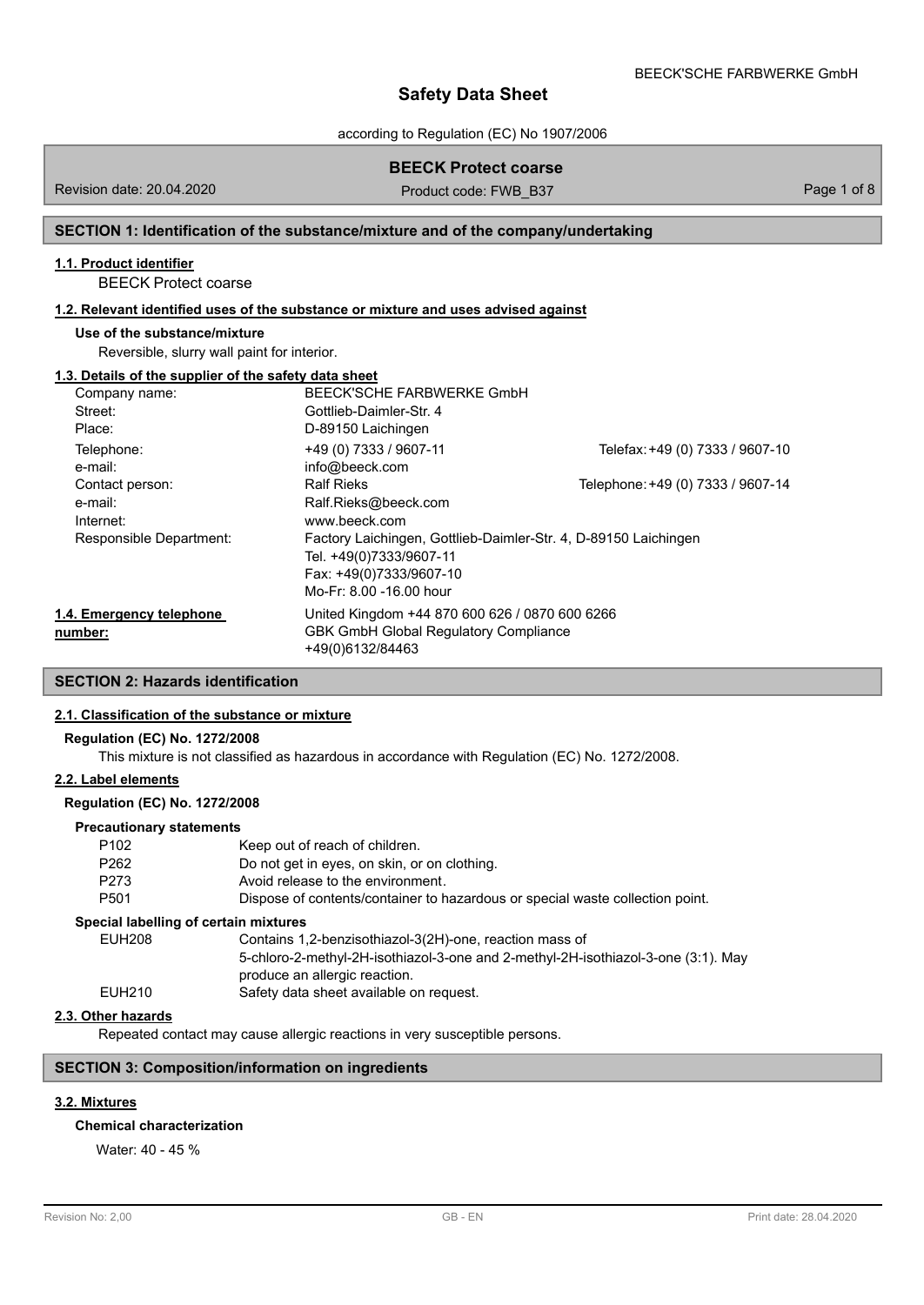according to Regulation (EC) No 1907/2006

## **BEECK Protect coarse**

Revision date: 20.04.2020

Product code: FWB\_B37 Page 2 of 8

#### **Hazardous components**

| CAS No     | <b>Chemical name</b>      |          |                 | Quantity    |
|------------|---------------------------|----------|-----------------|-------------|
|            | EC No                     | Index No | <b>REACH No</b> |             |
|            | <b>GHS Classification</b> |          |                 |             |
| 1317-65-3  | Calcium carbonate         |          |                 | $30 - 35\%$ |
|            | 207-439-9                 |          |                 |             |
|            |                           |          |                 |             |
| 13463-67-7 | Titanium oxide            |          |                 | $5 - 10 \%$ |
|            | 236-675-5                 |          |                 |             |
|            |                           |          |                 |             |
|            |                           |          |                 |             |
|            |                           |          |                 |             |
|            |                           |          |                 |             |

Full text of H and EUH statements: see section 16.

## **SECTION 4: First aid measures**

#### **4.1. Description of first aid measures**

#### **General information**

Show this safety data sheet to the doctor in attendance. Never give anything by mouth to an unconscious person. Lay the affected person down and keep him still; If unconscious, place the person in the recovery position.

#### **After inhalation**

Move to fresh air. Lay the affected person down, and keep her or him warm and calm. If symptoms persist, call a physician. In case of irregular breathing or respiratory arrest: Oxygen or artificial respiration, if needed.

### **After contact with skin**

Wash contaminated skin areas thoroughly with soap and water. Remove soiled clothing. Do not use solvents or thinners. If skin irritation persists, call a physician.

#### **After contact with eyes**

Rinse with plenty of water immediately, also under the eyelids, for at least 15 minutes. Consult an ophthalmologist.

#### **After ingestion**

Do not induce vomiting without medical advice. In the event of spontaneous nausea and unconsciousness, keep the head back and bring the patient into the recovery position. Immediately give large quantities of water to drink. Lay the affected person down, and keep her or him warm and calm. Consult a physician.

#### **4.2. Most important symptoms and effects, both acute and delayed**

nausea, vomiting, May cause eye/skin irritation.

Repeated or prolonged skin contact may cause skin irritation and/or dermatitis and sensitisation of susceptible persons.

### **4.3. Indication of any immediate medical attention and special treatment needed**

Symptomatic treatment (decontamination and vital functions).

### **SECTION 5: Firefighting measures**

### **5.1. Extinguishing media**

### **Suitable extinguishing media**

The product itself does not burn. Use extinguishing measures that are appropriate to the environment.

#### **Unsuitable extinguishing media**

Do not use a solid water stream as it may scatter and spread fire.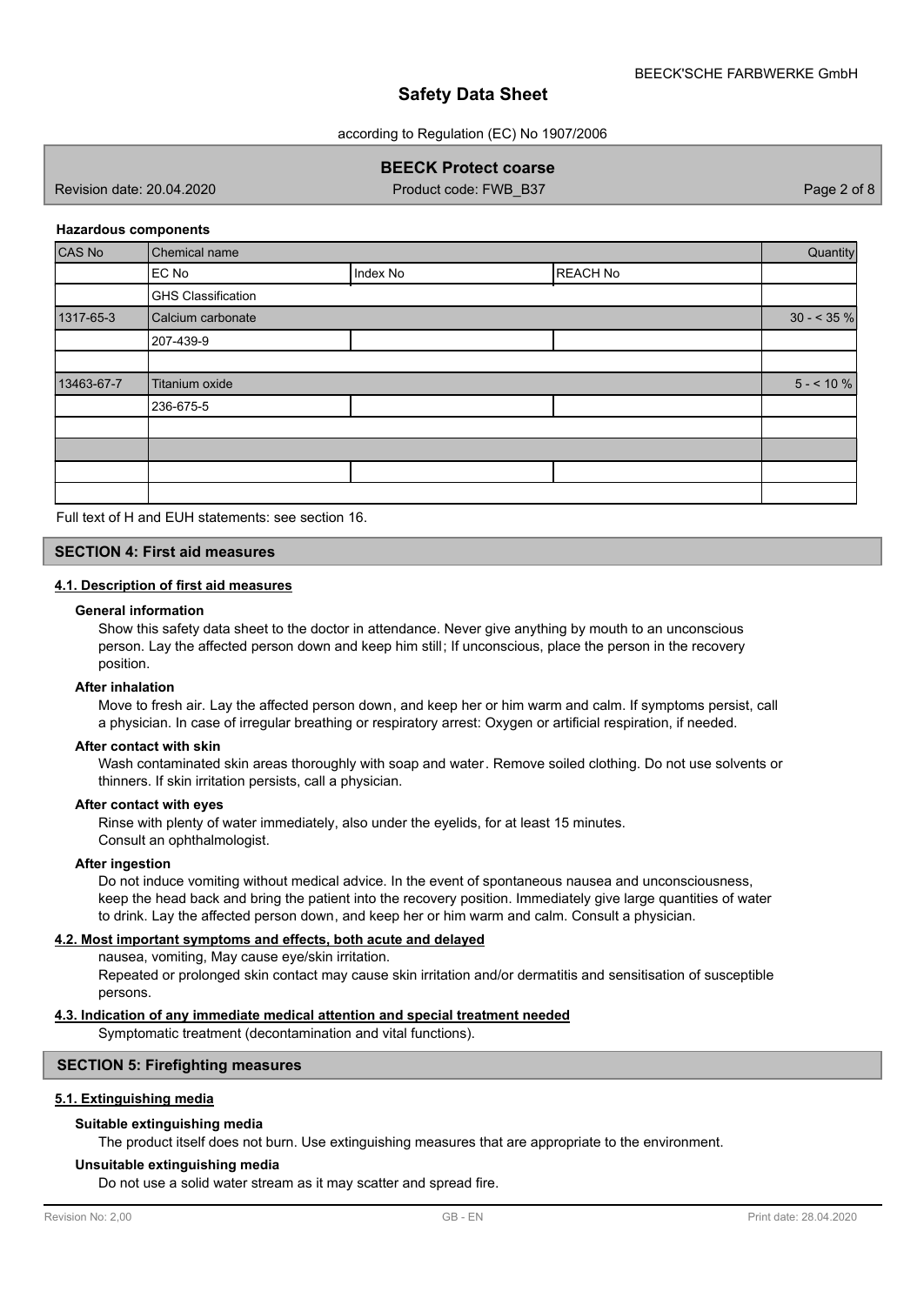#### according to Regulation (EC) No 1907/2006

### **BEECK Protect coarse**

Revision date: 20.04.2020

Product code: FWB\_B37 Page 3 of 8

#### **5.2. Special hazards arising from the substance or mixture**

The release of the following substances is possible in a fire: carbon dioxide (CO2), carbon monoxide (CO), smoke, nitrogen oxides (NOx).

The inhalation of hazardous decomposition products may cause serious health damage.

## **5.3. Advice for firefighters**

Wear self-contained breathing apparatus for fire fighting, if necessary.

### **Additional information**

Prevent extinguishing water used by the fire department, or any other forms of the diluted product, from ending up in surface water or drinking water reservoirs. Prevent product from entering drains.

### **SECTION 6: Accidental release measures**

#### **6.1. Personal precautions, protective equipment and emergency procedures**

Evacuate personnel to a safe area. Provide good ventilation. Do not breathe in vapours and mist. Use personal protective equipment.

Slipping hazard due to leakage. Avoid bringing product in contact with the skin.

### **6.2. Environmental precautions**

May not end up in waste water or open waters. Entry into rivers or surface water is to be prevented by the erection of barriers made of sand or earth or by other suitable barriers. Contact the responsible authority immediately if the product ends up in the soil, a body of water, or the sewer system.

## **6.3. Methods and material for containment and cleaning up**

Soak up with inert absorbent material (e.g. sand, silica gel, acid binder, universal binder). Dispose of as described in section 13. After cleaning, flush away traces with water.

## **6.4. Reference to other sections**

See section 7, 8, 13

## **SECTION 7: Handling and storage**

#### **7.1. Precautions for safe handling**

#### **Advice on safe handling**

Provide sufficient air exchange and/or exhaust in work rooms. Containers keep tightly closed. Avoid contact with skin and eyes.

The further treatment / removal of coatings by grinding, burning, etc. may create hazardous dust and/or vapour. Do not breathe vapours/dust.

When using, do not eat, drink, or smoke.

Suitable protective equipment: See section 8.

#### **Advice on protection against fire and explosion**

The product is not flammable.

The product is not explosive.

### **Further information on handling**

Comply with the health and safety at work laws. Handle, store and transport in compliance with local regulations and in labelled containers that are suitable for this product.

#### **7.2. Conditions for safe storage, including any incompatibilities**

#### **Requirements for storage rooms and vessels**

Store in compliance with the local regulations. Store sealed in the original container. Keep in a dry, cool place. Protect from freezing.

#### **Hints on joint storage**

Do not store near acids.

#### **Further information on storage conditions**

Smoking in the storage rooms is forbidden. Entry by unauthorized individuals is forbidden.

Keep at temperatures between 5°C and 25°C.

Already opened containers should be closed thoroughly and should be stored upright in order to prevent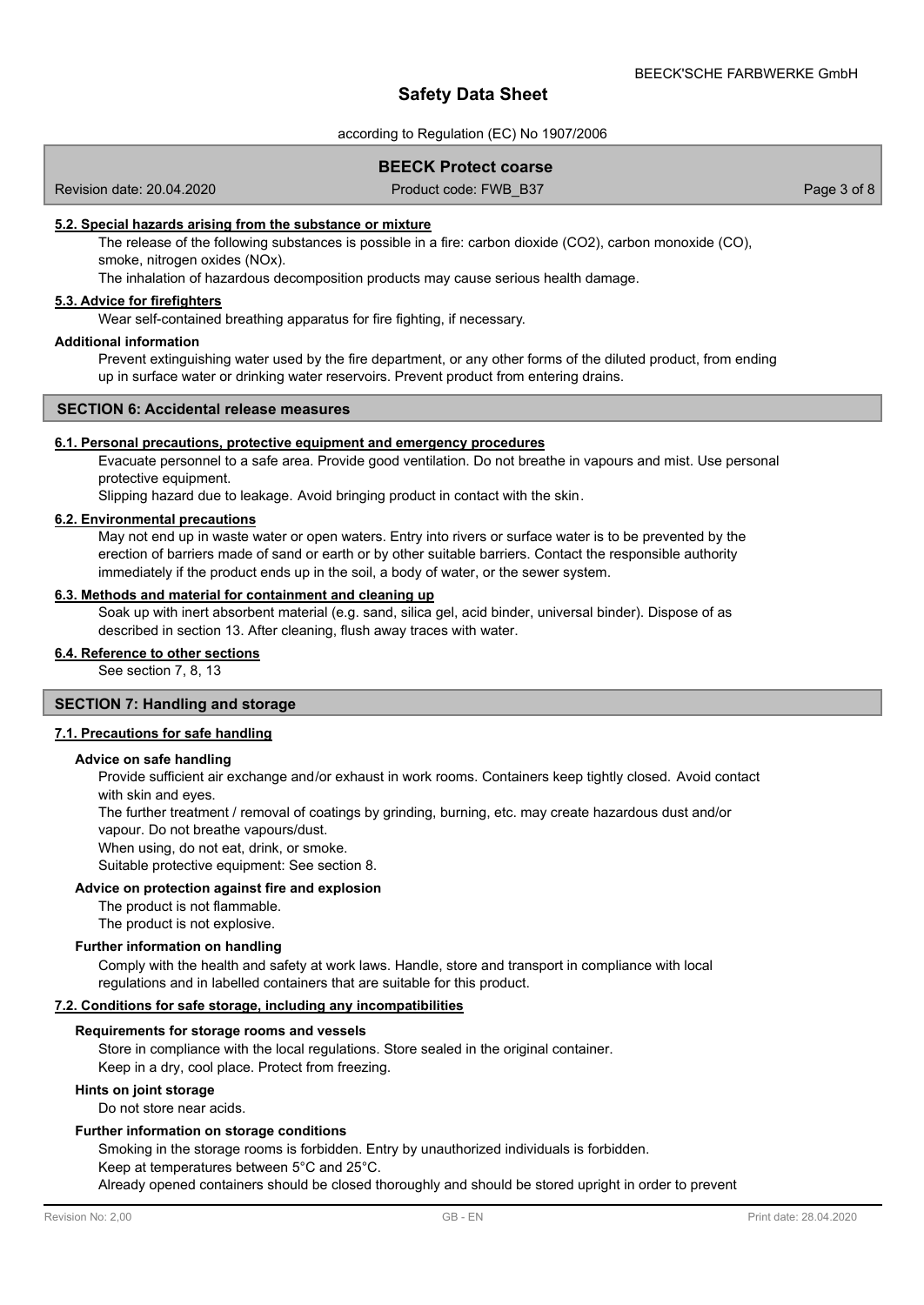according to Regulation (EC) No 1907/2006

## **BEECK Protect coarse**

Revision date: 20.04.2020 **Product code: FWB\_B37** Page 4 of 8

leakage.

## **7.3. Specific end use(s)**

No data available.

### **SECTION 8: Exposure controls/personal protection**

#### **8.1. Control parameters**

### **Exposure limits (EH40)**

| CAS No     | Substance                     | ppm | mq/m <sup>3</sup> | fibres/mll | Category  | Origin     |
|------------|-------------------------------|-----|-------------------|------------|-----------|------------|
| 1317-65-3  | Calcium carbonate, respirable |     |                   |            | TWA (8 h) | <b>WEL</b> |
| 14807-96-6 | Talc respirable dust          |     |                   |            | TWA (8 h) | WEL        |
| 13463-67-7 | Titanium dioxide, respirable  |     |                   |            | TWA (8 h) | WEL        |

#### **8.2. Exposure controls**

#### **Appropriate engineering controls**

Ensure adequate ventilation, especially in confined areas. This can be achieved by local or space exhaust. If this is not sufficient, in order to hold the solvent vapour concentration lower than the occupational exposure limit an approved respiratory protection apparatus must be worn.

#### **Protective and hygiene measures**

Avoid contact with skin and eyes. Do not breathe in vapours or spray mist. Remove and wash contaminated clothing before re-use. Do not eat, drink, smoke or take snuff at work. Wash hands before breaks and immediately after handling the product. Keep away from food, drink and animal food stuffs.

#### **Eye/face protection**

Safety glasses at risk of splashing. Safety glasses with side-shields.

#### **Hand protection**

Protective gloves

The manufacturer recommends the following glove materials: PVC- or rubber gloves.

Safety gloves should be selected for the actual conditions of use and in accordance with the instructions for use provided by the manufacturer.

Preventive skin protection: skin protection cream.

## **Skin protection**

Standard work clothing

#### **Respiratory protection**

When workers are facing concentrations above the exposure limit, they must use appropriate certified respirators. In order to avoid inhalation of spray-mist and sanding dust, all spraying and sanding must be done wearing adequate respirator.

#### **Environmental exposure controls**

Do not flush into surface water or sanitary sewer system.

### **SECTION 9: Physical and chemical properties**

## **9.1. Information on basic physical and chemical properties**

| Physical state: | liquid / pasty |
|-----------------|----------------|
| Colour:         | white          |
| Odour:          | mild           |

pH-Value (at 20 °C): 8-9

## **Changes in the physical state**

Melting point: not applicable that the matrix of the matrix  $\sim$  not applicable

**Test method**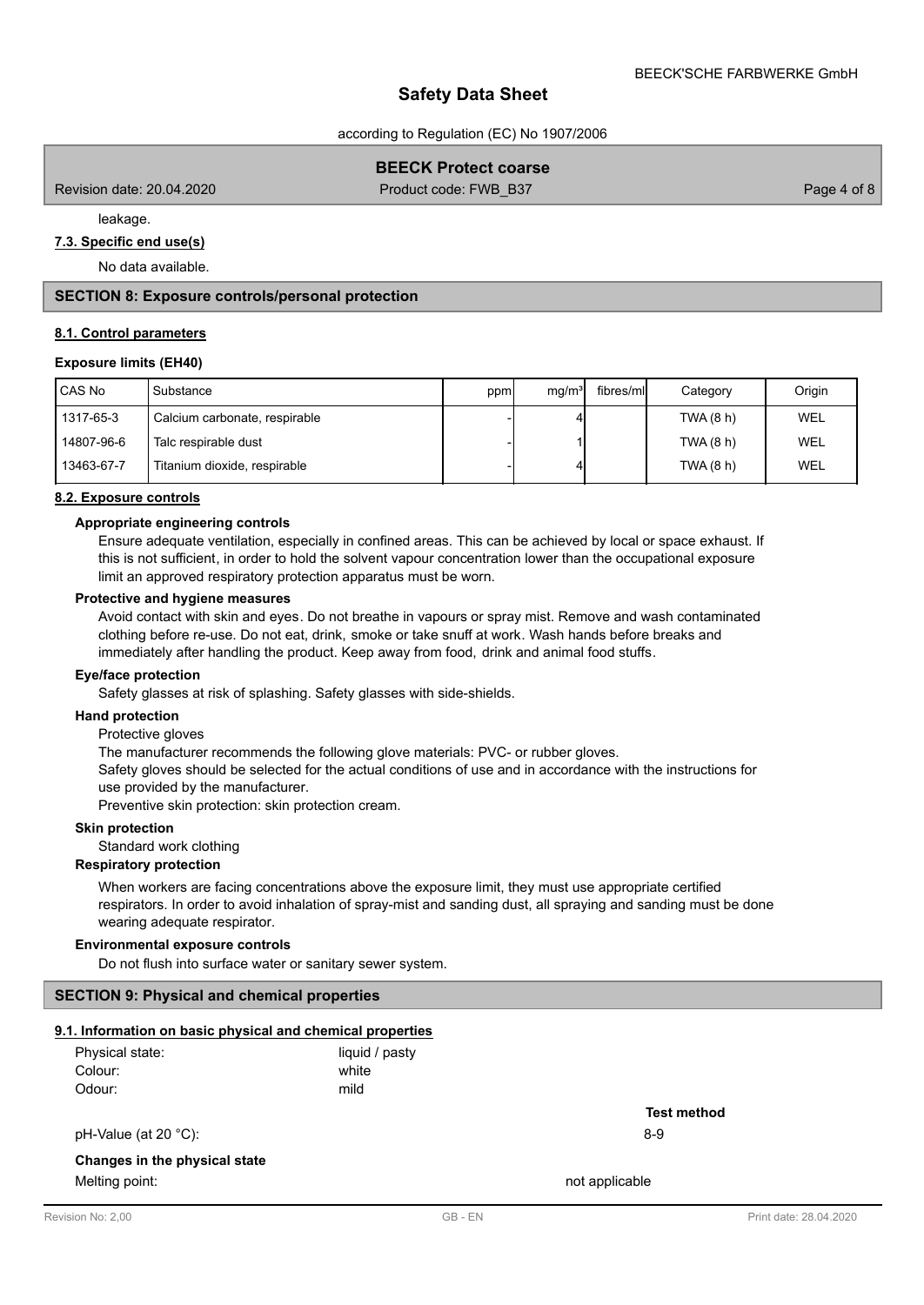| Safety Data Sheet                                                    |                                                          |      |                                                                                                               |                          |             |  |  |
|----------------------------------------------------------------------|----------------------------------------------------------|------|---------------------------------------------------------------------------------------------------------------|--------------------------|-------------|--|--|
|                                                                      |                                                          |      | according to Regulation (EC) No 1907/2006                                                                     |                          |             |  |  |
| <b>BEECK Protect coarse</b>                                          |                                                          |      |                                                                                                               |                          |             |  |  |
| Revision date: 20.04.2020                                            |                                                          |      | Product code: FWB_B37                                                                                         |                          | Page 5 of 8 |  |  |
| Flash point:                                                         |                                                          |      |                                                                                                               | not applicable DIN 51755 |             |  |  |
|                                                                      | Lower explosion limits:                                  |      |                                                                                                               |                          |             |  |  |
|                                                                      | Upper explosion limits:                                  |      |                                                                                                               |                          |             |  |  |
|                                                                      | <b>Oxidizing properties</b>                              |      |                                                                                                               |                          |             |  |  |
|                                                                      | The product is not flammable.                            |      |                                                                                                               |                          |             |  |  |
| Density (at 20 °C):                                                  |                                                          |      |                                                                                                               | $1.70$ g/cm <sup>3</sup> |             |  |  |
| Viscosity / dynamic:                                                 |                                                          |      |                                                                                                               | 5000 mPa s ISO 2555      |             |  |  |
| 9.2. Other information                                               |                                                          |      |                                                                                                               |                          |             |  |  |
| No data available.                                                   |                                                          |      |                                                                                                               |                          |             |  |  |
|                                                                      | <b>SECTION 10: Stability and reactivity</b>              |      |                                                                                                               |                          |             |  |  |
| 10.1. Reactivity                                                     |                                                          |      |                                                                                                               |                          |             |  |  |
|                                                                      | No data available.                                       |      |                                                                                                               |                          |             |  |  |
| 10.2. Chemical stability                                             |                                                          |      |                                                                                                               |                          |             |  |  |
|                                                                      | Stable under proper storage and handling. See section 7. |      |                                                                                                               |                          |             |  |  |
|                                                                      | 10.3. Possibility of hazardous reactions                 |      |                                                                                                               |                          |             |  |  |
|                                                                      |                                                          |      | No dangerous reactions occur under normal storage conditions and in normal use. Does not polymerize.          |                          |             |  |  |
| 10.4. Conditions to avoid                                            | None under normal use.                                   |      |                                                                                                               |                          |             |  |  |
| 10.5. Incompatible materials                                         |                                                          |      |                                                                                                               |                          |             |  |  |
| reactions.                                                           |                                                          |      | Keep away from oxidising agents, strongly alkaline and strongly acidic materials in order to avoid exothermic |                          |             |  |  |
|                                                                      | 10.6. Hazardous decomposition products                   |      |                                                                                                               |                          |             |  |  |
| No decomposition if stored and applied as directed.                  |                                                          |      |                                                                                                               |                          |             |  |  |
| <b>SECTION 11: Toxicological information</b>                         |                                                          |      |                                                                                                               |                          |             |  |  |
| 11.1. Information on toxicological effects                           |                                                          |      |                                                                                                               |                          |             |  |  |
|                                                                      | Toxicocinetics, metabolism and distribution              |      |                                                                                                               |                          |             |  |  |
|                                                                      | No data is available on the product itself.              |      |                                                                                                               |                          |             |  |  |
| <b>Acute toxicity</b><br>No data is available on the product itself. |                                                          |      |                                                                                                               |                          |             |  |  |
| CAS No                                                               | Chemical name                                            |      |                                                                                                               |                          |             |  |  |
|                                                                      | Exposure route                                           | Dose | Species                                                                                                       | Source                   | Method      |  |  |

|            | Exposure route           | i Dose         |           | popecies | <b>POOLICE</b> | <b>IIVIEUIOG</b> |  |
|------------|--------------------------|----------------|-----------|----------|----------------|------------------|--|
| 1317-65-3  | Calcium carbonate        |                |           |          |                |                  |  |
|            | oral                     | LD50<br>mg/kg  | > 5000    | rat      |                |                  |  |
| 13463-67-7 | Titanium oxide           |                |           |          |                |                  |  |
|            | oral                     | LD50<br> mg/kg | >5000     | rat      | OECD 425       |                  |  |
|            | dermal                   | LD50<br>mg/kg  | >5000     | rabbit   |                |                  |  |
|            | inhalation (4 h) aerosol | LC50           | >6,8 mg/l | rat      |                |                  |  |

## **Irritation and corrosivity**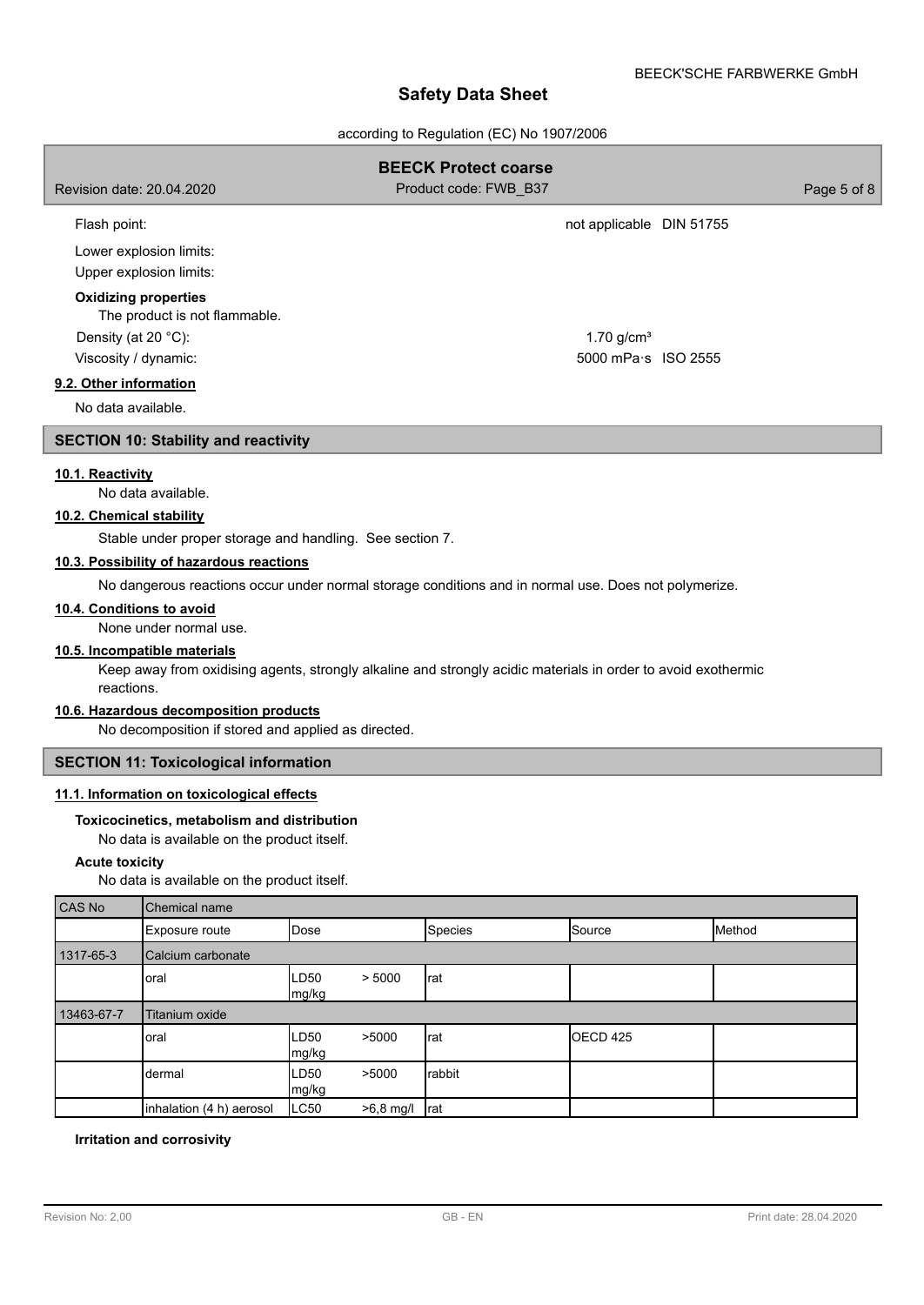#### according to Regulation (EC) No 1907/2006

## **BEECK Protect coarse**

Revision date: 20.04.2020 Product code: FWB\_B37 Page 6 of 8

May cause eye/skin irritation.

Repeated or prolonged contact with the preparation may cause removal of natural fat from the skin resulting in non-allergic contact dermatitis and absorption through the skin.

### **Sensitising effects**

Repeated contact may cause allergic reactions in very susceptible persons.

### **SECTION 12: Ecological information**

## **12.1. Toxicity**

No data is available on the product itself.

| <b>CAS No</b> | Chemical name            |                           |           |  |                                                |                     |        |  |
|---------------|--------------------------|---------------------------|-----------|--|------------------------------------------------|---------------------|--------|--|
|               | Aquatic toxicity         | Dose                      |           |  | [h]   [d] Species                              | Source              | Method |  |
| 1317-65-3     | Calcium carbonate        |                           |           |  |                                                |                     |        |  |
|               | Acute fish toxicity      | LC50<br>mg/l              | >10000    |  | 96 h Rainbow trout<br>(Oncorhynchus<br>mykiss) |                     |        |  |
|               | Acute algae toxicity     | ErC <sub>50</sub><br>mg/l | >200      |  | 72 hIDesmodesmus<br>subspicatus                |                     |        |  |
|               | Acute crustacea toxicity | <b>EC50</b><br>mg/l       | >1000     |  | 48 h Daphnia magna                             |                     |        |  |
| 13463-67-7    | <b>Titanium oxide</b>    |                           |           |  |                                                |                     |        |  |
|               | Acute fish toxicity      | <b>LC50</b><br>mg/l       | >1000     |  | 96 h Pimephales promelas                       |                     |        |  |
|               | Acute algae toxicity     | ErC <sub>50</sub>         | $16$ mg/l |  | <b>I</b> Pseudokirchneriella<br>subcapitata    |                     |        |  |
|               | Acute crustacea toxicity | <b>EC50</b><br>mg/l       | >100      |  | 48 h Daphnia magna                             | OECD <sub>202</sub> |        |  |

## **12.2. Persistence and degradability**

No data available.

#### **12.3. Bioaccumulative potential**

No data available.

### **12.4. Mobility in soil**

No data available.

#### **12.5. Results of PBT and vPvB assessment**

No data available.

## **12.6. Other adverse effects**

No data available.

#### **Further information**

Even biologically degradable natural substances may pollute water. May not end up in waste water or open waters.

### **SECTION 13: Disposal considerations**

## **13.1. Waste treatment methods**

## **Disposal recommendations**

Disposal in accordance with the official regulations.

Do not flush into surface water or sanitary sewer system. Offer surplus and non-recyclable solutions to a licensed disposal company.

## **List of Wastes Code - residues/unused products**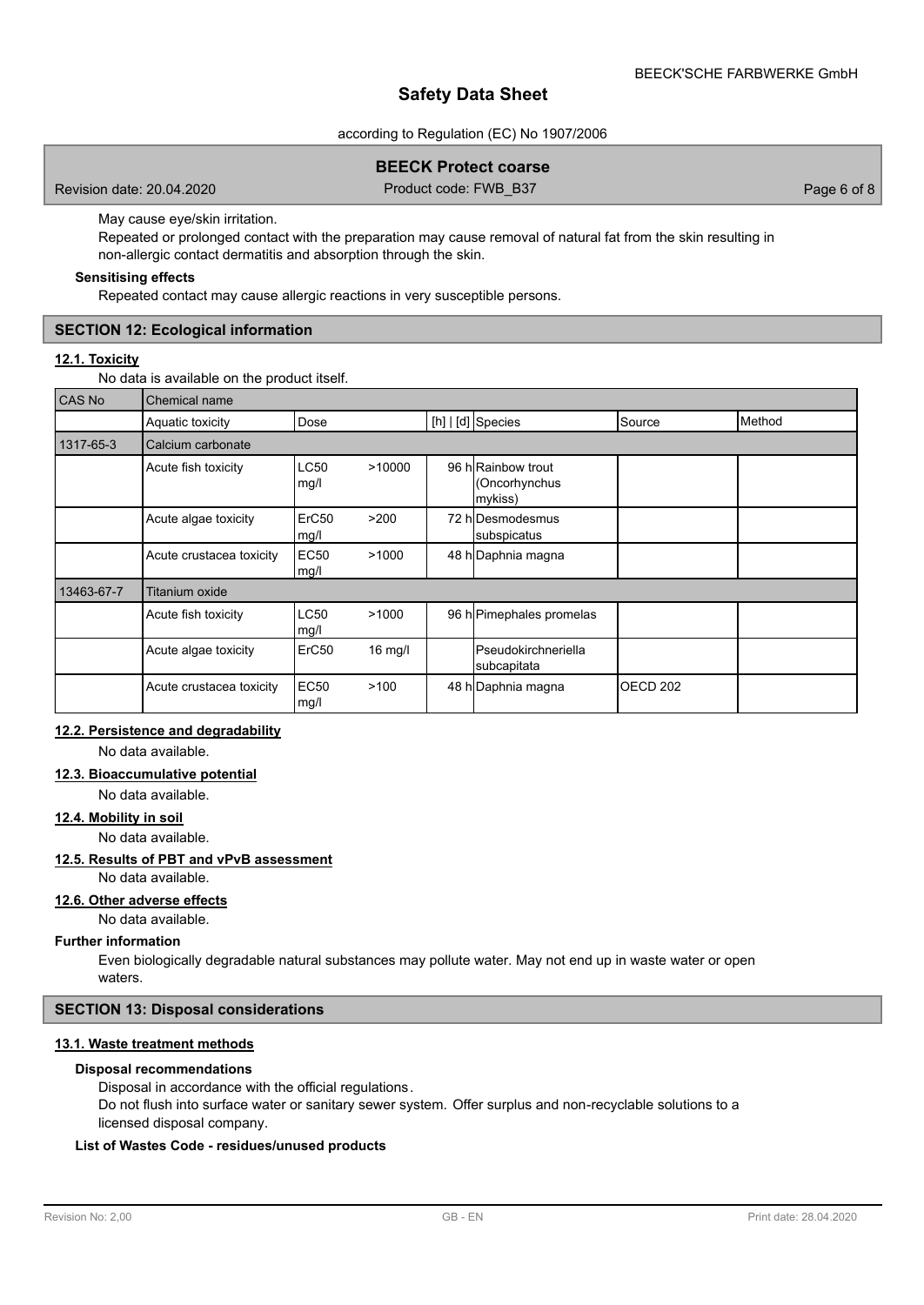# according to Regulation (EC) No 1907/2006

| Revision date: 20.04.2020        |                                                                                                                           | <b>BEECK Protect coarse</b><br>Product code: FWB B37                                                                                                                                                                                          | Page 7 of 8 |
|----------------------------------|---------------------------------------------------------------------------------------------------------------------------|-----------------------------------------------------------------------------------------------------------------------------------------------------------------------------------------------------------------------------------------------|-------------|
| 080112                           | other than those mentioned in 08 01 11                                                                                    | WASTES FROM THE MANUFACTURE, FORMULATION, SUPPLY AND USE (MFSU) OF<br>COATINGS (PAINTS, VARNISHES AND VITREOUS ENAMELS), ADHESIVES, SEALANTS AND<br>PRINTING INKS; wastes from MFSU and removal of paint and varnish; waste paint and varnish |             |
| 080112                           | List of Wastes Code - used product<br>other than those mentioned in 08 01 11                                              | WASTES FROM THE MANUFACTURE, FORMULATION, SUPPLY AND USE (MFSU) OF<br>COATINGS (PAINTS, VARNISHES AND VITREOUS ENAMELS), ADHESIVES, SEALANTS AND<br>PRINTING INKS; wastes from MFSU and removal of paint and varnish; waste paint and varnish |             |
| 150102                           | List of Wastes Code - contaminated packaging                                                                              | WASTE PACKAGING; ABSORBENTS, WIPING CLOTHS, FILTER MATERIALS AND<br>PROTECTIVE CLOTHING NOT OTHERWISE SPECIFIED; packaging (including separately<br>collected municipal packaging waste); plastic packaging                                   |             |
| <b>Contaminated packaging</b>    | Suitable cleaning agents: Water resptv. soapy water.                                                                      | Packaging can be sent for recycling after being emptied and cleaned. If recycling is not practicable, dispose of<br>in compliance with the official regulations and the Environmental Protection (Duty of Care) Regulations 1991.             |             |
|                                  | <b>SECTION 14: Transport information</b>                                                                                  |                                                                                                                                                                                                                                               |             |
| Land transport (ADR/RID)         |                                                                                                                           |                                                                                                                                                                                                                                               |             |
| 14.1. UN number:                 |                                                                                                                           | not regulated                                                                                                                                                                                                                                 |             |
|                                  | 14.2. UN proper shipping name:                                                                                            | not regulated                                                                                                                                                                                                                                 |             |
|                                  | 14.3. Transport hazard class(es):                                                                                         | not regulated                                                                                                                                                                                                                                 |             |
| 14.4. Packing group:             |                                                                                                                           | not regulated                                                                                                                                                                                                                                 |             |
|                                  | Other applicable information (land transport)<br>Not classified as dangerous regarding transport regulations.             |                                                                                                                                                                                                                                               |             |
| Inland waterways transport (ADN) |                                                                                                                           |                                                                                                                                                                                                                                               |             |
| 14.1. UN number:                 |                                                                                                                           | not regulated                                                                                                                                                                                                                                 |             |
|                                  | 14.2. UN proper shipping name:                                                                                            | not regulated                                                                                                                                                                                                                                 |             |
|                                  | 14.3. Transport hazard class(es):                                                                                         | not regulated                                                                                                                                                                                                                                 |             |
| 14.4. Packing group:             |                                                                                                                           | not regulated                                                                                                                                                                                                                                 |             |
|                                  | Other applicable information (inland waterways transport)<br>Not classified as dangerous regarding transport regulations. |                                                                                                                                                                                                                                               |             |
| <b>Marine transport (IMDG)</b>   |                                                                                                                           |                                                                                                                                                                                                                                               |             |
| 14.1. UN number:                 |                                                                                                                           | not restricted                                                                                                                                                                                                                                |             |
|                                  | 14.2. UN proper shipping name:                                                                                            | not restricted                                                                                                                                                                                                                                |             |
|                                  | 14.3. Transport hazard class(es):                                                                                         | not restricted                                                                                                                                                                                                                                |             |
| 14.4. Packing group:             |                                                                                                                           | n.d.a.                                                                                                                                                                                                                                        |             |
|                                  | Other applicable information (marine transport)<br>Not classified as dangerous regarding transport regulations.           |                                                                                                                                                                                                                                               |             |
| Air transport (ICAO-TI/IATA-DGR) |                                                                                                                           |                                                                                                                                                                                                                                               |             |
| 14.1. UN number:                 |                                                                                                                           | not restricted                                                                                                                                                                                                                                |             |
|                                  | 14.2. UN proper shipping name:                                                                                            | not restricted                                                                                                                                                                                                                                |             |
|                                  | 14.3. Transport hazard class(es):                                                                                         | not restricted                                                                                                                                                                                                                                |             |